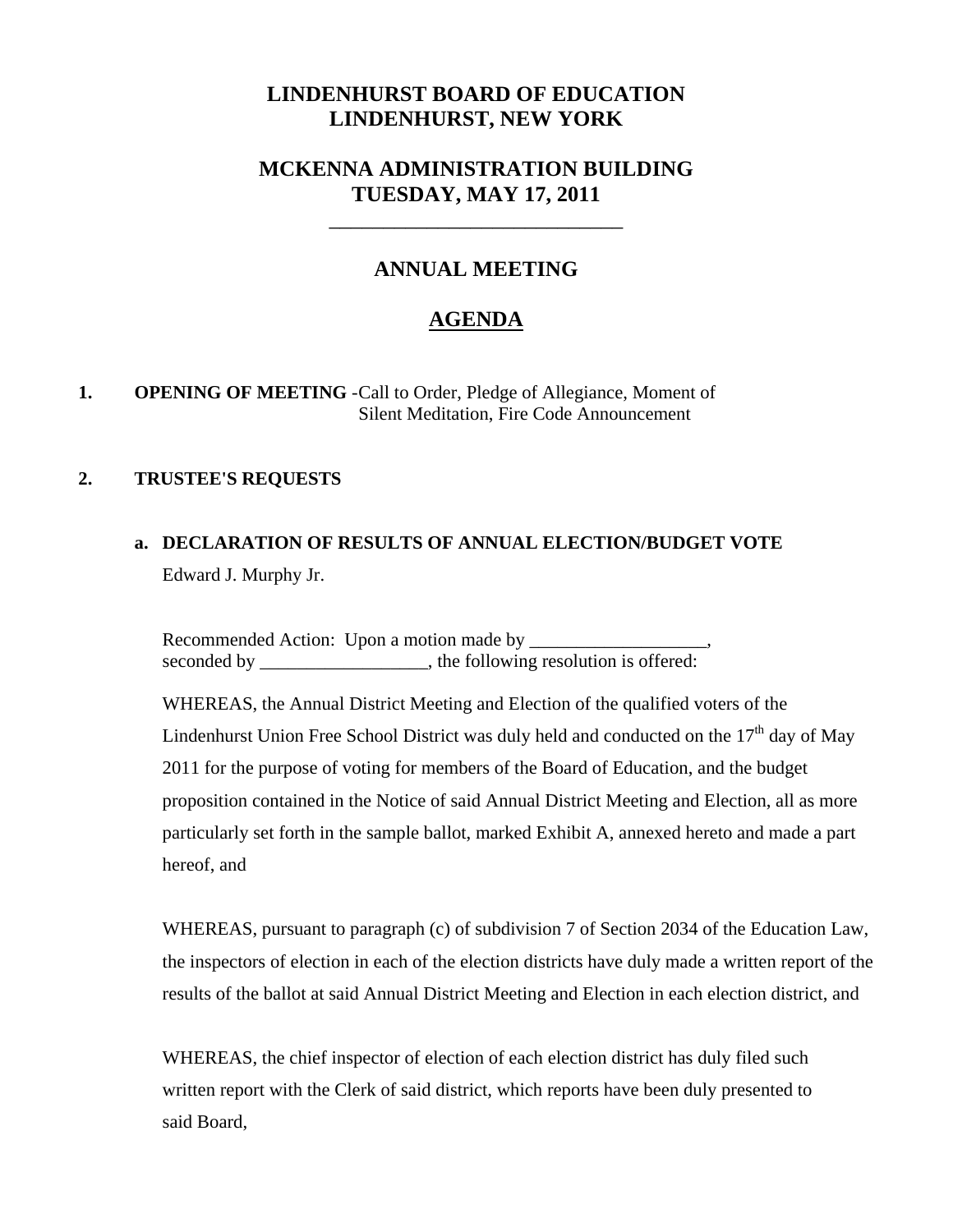NOW, THEREFORE, BE IT RESOLVED, by the Board of Education of the Lindenhurst Union Free School District, Lindenhurst, New York as follows:

**Section 1.** Upon an examination of the reports of the Inspectors of Election presented to this Board, as described in the preambles hereof, the following is hereby declared to be the result of the ballot at the Annual District Meeting and Election of the qualified voters of the Lindenhurst Union Free School District, Lindenhurst, New York, held on the  $17<sup>th</sup>$  day of May 2011.

 Office of Member of Board of Education, 3 year term, July 1, 2011 to June 30, 2014, last incumbent, Edward J. Murphy, Jr.:

| <b>Candidates</b>     | Votes |
|-----------------------|-------|
| <b>Charles Clyne</b>  |       |
| Edward J. Murphy, Jr. |       |

 Office of Member of Board of Education, 3 year term, July 1, 2011 to June 30, 2014, last incumbent, Robert Spero:

| <b>Candidates</b> | Votes |
|-------------------|-------|
| Julie Bartolomeo  |       |

Robert Spero \_\_\_\_\_\_\_

 Office of Member of Board of Education, 3 year and  $1\frac{1}{2}$  month term, May 17, 2011 to June 30, 2014 last incumbent, Robert Brandenberger:

| Candidate       | Vote |
|-----------------|------|
| Philip Renna    |      |
| Valerie McKenna |      |